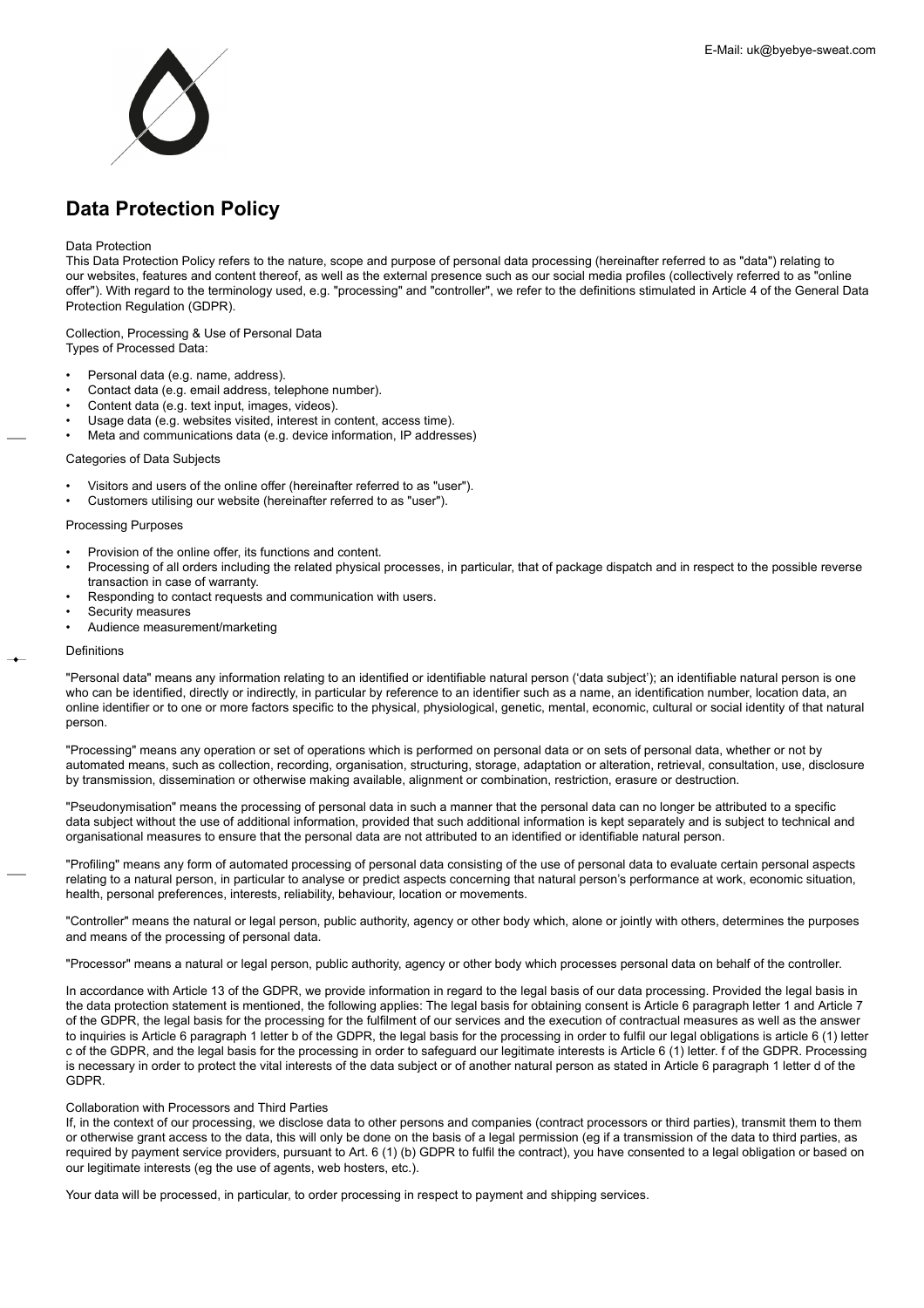

If we commission third parties to process data on the basis of a so-called "contract processing contract", this is done on the basis of Art. 28 GDPR.

## Payment Data

Your payment data is encrypted during the order processed and transferred via the internet. We never gain access to your payment data thanks to special embedding used during the order process and are therefore not the processors of the data. The data is processed exclusively by these payment service providers:

Credit Card and Paypal Payments SIX Payment Services (Europe) S.A. 10, rue Gabriel Lippmann L-5365 Munsbach Luxembourg dataprotection@six-group.com

Sofort Transfers via Klarna Klarna Bank AB (publ) Sveavägen 46 111 34 Stockholm Sweden datenschutz@klarna.de

**RatePay** RatePAY GmbH Franklinstraße 28-29 10587 Berlin datenschutz@ratepay.com

# Shipping Data

In order to improve our service, we work together with a third party service provider who processes parcel tracking numbers and publishes more detailed information regarding the status of a parcel. Third party information:

parcelLab GmbH Schillerstraße 23a 80336 Munich **Germany** info@parcellab.com

# Data Transmission in Third-Party Countries

If we process data in a third country (ie outside the European Union (EU) or the European Economic Area (EEA)) or in the context of the use of third-party services or disclosure or transmission of data to third parties, this will only be done if it is to fulfil our (pre) contractual obligations, on the basis of your consent, on the basis of a legal obligation or on the basis of our legitimate interests. Subject to legal or contractual permissions, we process or have the data processed in a third country only in the presence of the special conditions of Art. 44 et seq. GDPR. That the processing is e.g. on the basis of specific guarantees, such as the officially recognized level of data protection (eg for the US through the Privacy Shield) or compliance with officially recognized special contractual obligations (so-called "standard contractual clauses").

**Withdrawal Withdrawal** 

You have the right to consent according to. Art. 7 para. 3 of the GDPR. This right to consent also applies to data processed in the future.

You may at any time object to the future processing of your data in accordance with Art. 21 of the GDPR. Where the data subject objects to processing for direct marketing purposes, the personal data shall no longer be processed for such purposes.

## Rights of the Data Subject

The user shall have the right to obtain from the controller confirmation as to whether or not personal data concerning him or her are being processed, and, where that is the case, access to the personal data and the controller shall provide a copy of the personal data undergoing processing as in accordance with Article 15 of the GDPR.

The user shall have the right to obtain from the controller without undue delay the rectification of inaccurate personal data or incomplete personal data concerning him or her in accordance with Article 16 of the GDPR.

The user shall have the right to obtain from the controller the erasure of personal data concerning him or her without undue delay and the controller shall have the obligation to erase personal data without undue delay in accordance with Article 17. The user shall have the right to obtain from the controller restriction of processing of personal data in accordance with Article 18 of the GDPR.

The user shall have the right to receive the personal data concerning him or her, which he or she has provided to a controller, in a structured, commonly used and machine-readable format and have the right to transmit those data to another controller without hindrance from the controller to which the personal data have been provided in accordance with Article 20 of the GDPR.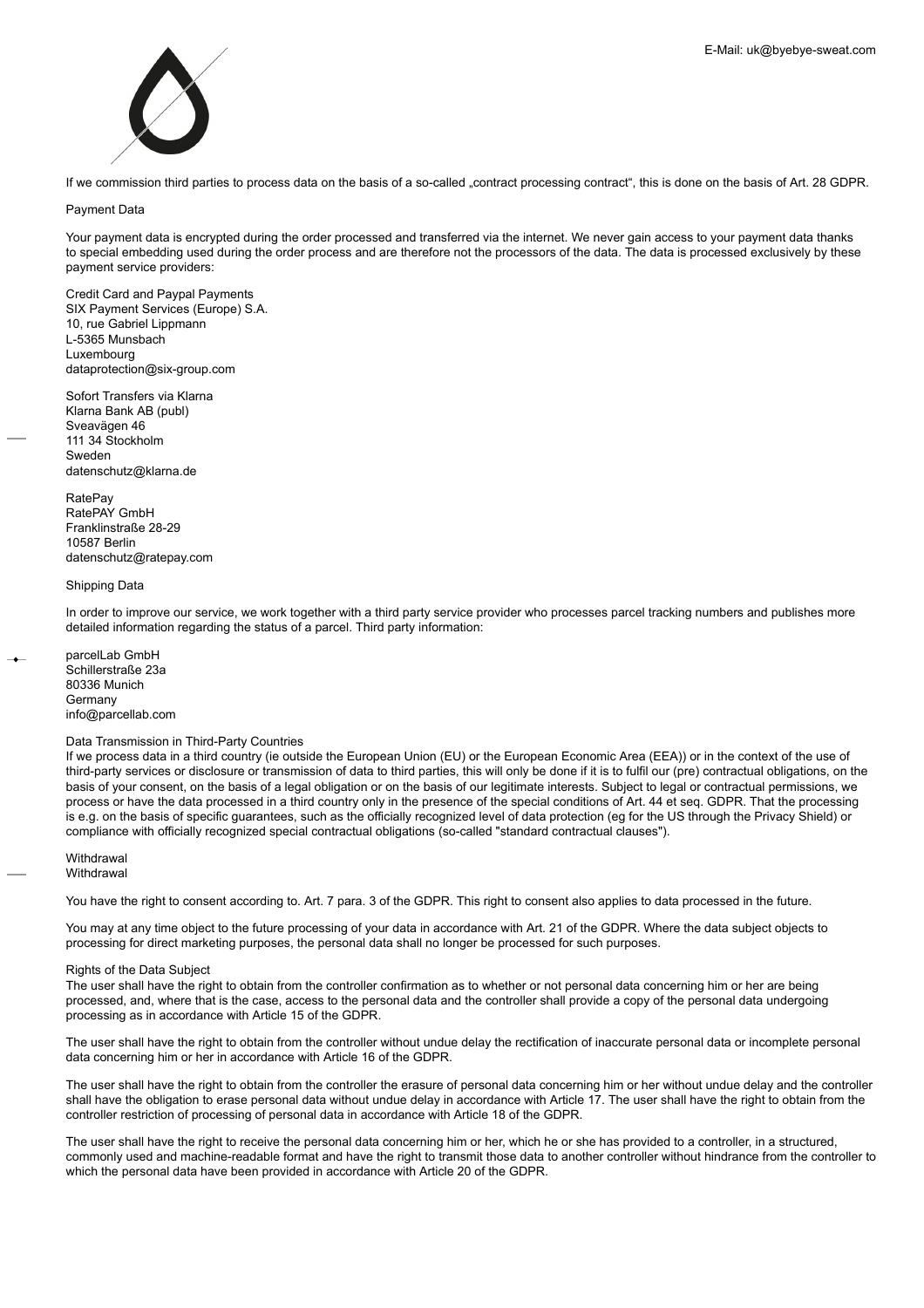

The user shall have the right to lodge a complaint with a supervisory authority in accordance with Article 77 of the GDPR.

## Data Usage for Advertising Purposes

Your personal data is used to improve your shopping experience and shape it to suit your requirements. The information used to achieve this is the data already available to us, e.g. via your internet connection, the chosen end device, the operating system, the date, the time at which our website was visited or the pages accessed as well as information that was provided to us by you. You may object to the use of your personal data for advertising purposes at any time. A notification via email, letter or fax would suffice. You can find our contact details [here](http://https://www.niemehrschwitzen.at/info/kontakt).

# Newsletters

The following information is intended to inform you about the content of our newsletter, the subscription, shipping and statistical evaluation procedures, as well as your right of opting out. By subscribing to our newsletter, you agree to receive it and to the described procedures.

We send newsletters, emails and other electronic notifications with advertising information (hereinafter "newsletter") only with the consent of the recipient or legal permission. Insofar as the content of the newsletter is concretely described as part of a subscription, it is relative for the consent of the users. Otherwise, our newsletters only contain information concerning our products and the relevant information thereof (e.g. safety instruction), special offers, promotions and information about our company.

Double opt-in and logging: Subscribing to our newsletter is part of a so-called double opt-in procedure. This means that you will receive an email after subscribing requesting you to confirm your subscription. This confirmation is necessary so that nobody can subscribe with an email address that is not their own. Subscription to the newsletter will be logged as proof of the subscription process in accordance with legal requirements. This includes the storage of the subscription and confirmation time as well as the IP address. Similarly, changes to your data stored with the emailing service provider will be logged.

Subscription details: To subscribe to the newsletter, all you have to do is enter your email address. Optionally, we ask that you provide your first and last name. These are only used to personalize the newsletter.

The dispatch of the newsletter and the associated performance measurement are based on a consent of the recipients according to Article 6 paragraph 1 letter a, Art. 7 GDPR in conjunction with section107 paragraph 2 of the Telecommunications Act, or if consent is not required, based on our legitimate interests in direct marketing according to Article 6 paragraph 1 letter f GDPR in conjunction with section 107 (2) and the like 3 of the Telecommunications Act.

The logging of the registration process is based on our legitimate interests in accordance with Article 6 paragraph 1 letter f of the GDPR. Our interest lies in the use of a user-friendly and secure newsletter system, which serves both our business interests and the expectations of the users and also allows us to prove our consent.

## Termination/Cancellation

The user can terminate the receipt of our newsletter at any time, i.e. revoke your consent. The newsletter cancellation link can be found at the bottom of each newsletter. We may save the submitted email addresses for up to three years based on our legitimate interests before deletion thereof to provide prior consent. The processing of this data is limited to the purpose of a possible defence against claims. An individual request for cancellation is possible at any time, provided that at the same time the former existence of a consent is confirmed.

## Email Marketing Service

The newsletter is distributed via the email service company, Amazon Web Services, Inc., 410 Terry Avenue North, Seattle WA 98109, United States. The service provider operates a data centre in Germany, which is used for dispatching emails. The privacy policy of the email service provider can be viewed here: [https://aws.amazon.com/en/privacy/](https://aws.amazon.com/privacy/?nc1=h_ls). The email service provider is based on our legitimate interests in accordance to Article 6 paragraph 1 letter f of the GDPR and a contract processing agreement according to Article 28 paragraph 3 section 1 of the GDPR.

The claim is limited to the Amazon AWS product "Simple Email Service". Consequently, only the actual dispatch of the newsletter is part of data processing. On the part of Amazon AWS, there is no structured archiving of personal data.

## Taboola

Our website utilises the service of Taboola Inc. (28 West 23rd St. 5th fl., New York, NY 10010, www.taboola.com ). Taboola is a discovery content platform that delivers personalised recommendation to the user. The user profile does not allow any conclusions to be made upon your person.

Further information about deactivating Taboola cookies can be found here: https://www.taboola.com/privacy-policy (Opt-ou information can be found under "Site Visitor Choices").

## Cookies

Cookies are small text files that are stored on a user's computers. Different types of information can be stored within the text files. A cookie is primarily used to store information about a user (i.e. the device on which the cookie is stored) during or after their visit on a website. Session cookies are cookies that are deleted after a user leaves a website and closes the browser. In the case of session cookies, the contents of a shopping cart in an online shop or a login status are saved. Persistent cookies remain stored even after the browser has been closed. Thus, a login status, for instance, will be saved if the user visits the website after several days. Likewise, user interests can be stored which as used for range measurement or marketing purposes. A third-party cookie refers to cookies that are offered by providers that do not manage the website that is being visited. Cookies offered by the person that manages the website are called first-party cookies.

We can use session or persistent cookies and clarify these in the context of our privacy policy.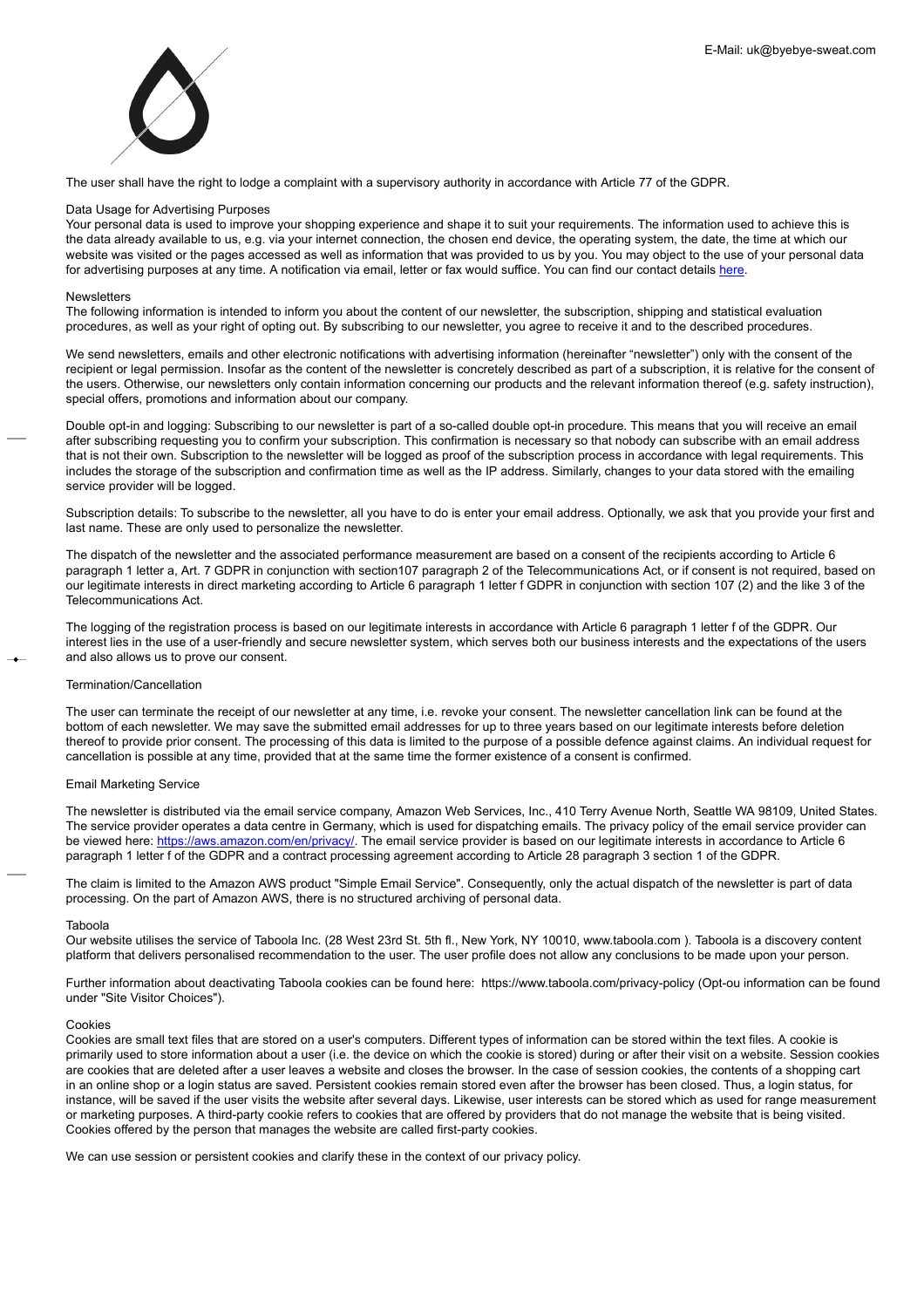

The user is requested to disable the settings in their browser if they do not want any cookies stored, Saved cookies can be deleted in the system settings of the browser. The exclusion of cookies can lead to functional restrictions of the website being visited.

A general contradiction explaining the use of cookies used for online marketing purposes can be found in a variety of services, especially in the case of tracking, via the US website http://www.aboutads.info/choices/ or the EU site [http://www.youronlinechoices.com/](https://www.youronlinechoices.com/). Furthermore, the storage of cookie can be switched off in the browser settings. Please note that, once the settings have been changed, not all the features available on this website may be used.

# Google Analytics with "Anonymize IP" Extention

Based on our legitimate interests (i.e. interest in the analysis, optimisation and economical operation of our online offering pursuant to Art. 6 (1), letter f. GDPR), we use Google Analytics, a web analysis service of Google LLC ("Google"). Google uses cookies. The information generated by the cookies regarding the use of the online offering by the user is generally transmitted to a Google server in the USA where it is stored.

Google is certified under the Privacy Shield agreement and thereby guarantees compliance with European data protection law (https:// www.privacyshield.gov/participant?id=a2zt000000001L5AAI&status=Active).

Google uses this information on our behalf in order to evaluate the use of our online offering by the users, compile reports about the activities within this online offering and provide us with additional services related to the use of this online offering and the internet. In doing so, pseudonymised usage profiles for the users may be prepared from the processed data.

We only use Google Analytics with activated IP anonymisation. This means that the IP address of users within member states of the European Union or other states in the European Economic Area is shortened by Google. Only in exceptional cases is the full IP address transferred to a Google server in the USA and shortened there.

The IP address transferred by the user's browser is not combined with other data by Google. Users can prevent the storage of cookies by configuring the settings of their browser software accordingly. Furthermore, users can prevent the capture of data generated by the cookie and related to their use of the online offering by Google as well as the processing of these data by Google by downloading and installing the browser plug-in available under the following link: https://tools.google.com/dlpage/gaoptout?hl=en.

Further information about the use of data by Google, settings and rights to object is available in the Google data privacy statement (https:// policies.google.com/technologies/ads) and the settings for the display of advertisements by Google (https://adssettings.google.com/authenticated).

The personal data of users are erased or anonymised after 14 months.

# Google Universal Analytics

We use Google Analytics in the "Universal Analytics" version. "Universal Analytics" is a Google Analytics process that prepares the user analysis on the basis of a pseudonymised user ID and thereby creates a pseudonymised user profile with information from the use of various devices (known as cross-device tracking).

## Formation of Target Groups with Google Analytics

We use Google Analytics in order to display the advertisements placed within advertising services of Google and its partners only to those users who have shown an interest in our online offering, or who exhibit certain characteristics (e.g. interest in certain topics or products determined based on the websites that are visited), which we transmit to Google (known as Remarketing Audiences or Google Analytics Audiences). With the help of Remarketing Audiences, we also want to ensure that our advertisements correspond to the potential interests of users.

## Google Remarketing & Conversion Measurements

We use the services of Google LLC, 1600 Amphitheater Parkway, Mountain View, CA 94043 on the basis of our legitimate interests (i.e. interest in the analysis, optimisation and economic operation of our online service within the scope of Article 6 (1) letter f of the GDPR, USA, ("Google").

Google is certified under the Privacy Shield Agreement, which provides a guarantee to comply with European privacy legislation (https:// www.privacyshield.gov/participant?id=a2zt000000001L5AAI&status=Active).

We use Google's online marketing tool, AdWords, to place ads on the Google advertising network (e.. in search results, in videos, on websites, etc.). This allows us to display ads for and within the scope of our website and online offer in order to only present ads to users that potentially match their interests. For instance, if a user is being presented with products that he/she has shown interest in on a different website, it is referred to as "remarketing". When our or other websites are being accessed, whereby the Google advertising network is active, Google will immediately execute a Google code and so-called (re)marketing tags (invisible graphics or code also referred to as "web beacons") are incorporated into the website. With the help of these tags an individual cookie, i.e. a small text file, is saved on the user's device. Comparable technologies can also be used instead of cookies. The file records which websites the user has visited, or which content the user is interested in as well as technical information about the browser and operating system, referring websites, visiting times and other information regarding the use of the online offer.

Furthermore, we receive an individual "conversion cookie". The information obtained is used by Google to generate conversion statistics on our behalf. However, we only receive the anonymous total number of users who clicked on our ad and were redirected to a conversion tracking tag page. We do not receive any information that personally identifies users.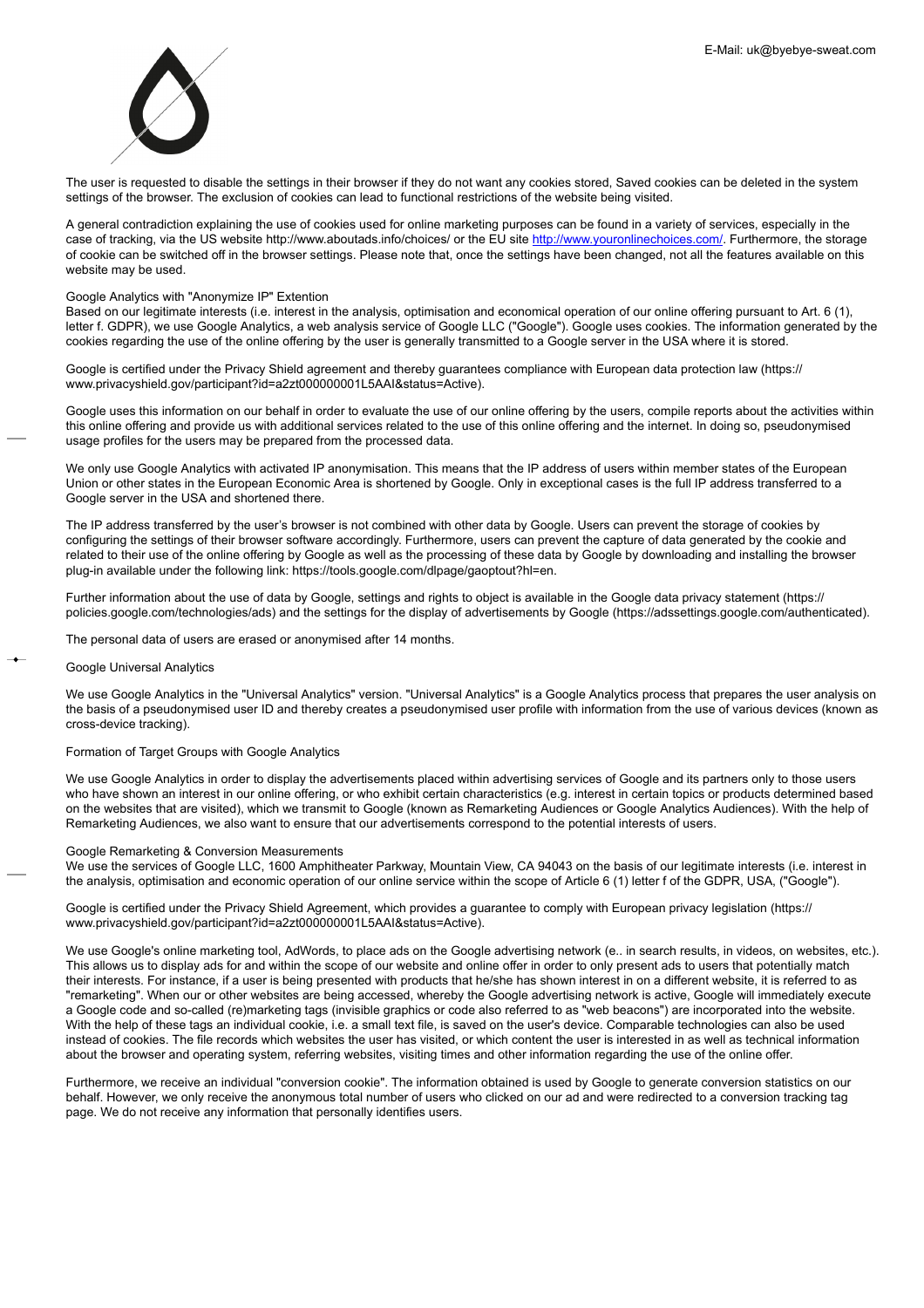

The user data is processed within the Google advertising networking using a pseudonym. This means that Google does not store or process the user's name or email address but rather the relevant, cookie-related data within pseudonymous user profiles. Thus, the ads are not displayed to a specific, identifiable person but rather to the owner of the cookie and not their personal identity. This does not apply if the user has explicitly allowed Google to process the data by other means. The user information collected is transmitted to Google and stored on Google servers in the United **States** 

For more information about Google's data usage, settings and possibilities of revocation, please read Google's Private Policy (https:// policies.google.com/technologies/ads) as well as the settings regarding the display of ads via Google (https://adssettings.google.com/authenticated).

## Facebook Pixel, Custom Audiences and Facebook Conversion

Based on our legitimate interests in the analysis, optimisation and economical operation of our online offering and for these purposes, our online offering uses what is called the "Facebook pixel" of the social network Facebook operated by Facebook Inc., 1 Hacker Way, Menlo Park, CA 94025, USA or, if you are resident in the EU, by Facebook Ireland Ltd., 4 Grand Canal Square, Grand Canal Harbour, Dublin 2, Ireland ("Facebook").

Facebook is certified under the Privacy Shield agreement and thereby guarantees compliance with European data protection law (https:// www.privacyshield.gov/participant?id=a2zt0000000GnywAAC&status=Active).

The Facebook pixel allows Facebook to identify the visitors to our online offering as a target group for this display of advertisements (known as Facebook ads). Accordingly we use the Facebook pixel in order to display the Facebook ads placed by us only to those Facebook users who have shown an interest in our online offering, or who exhibit certain characteristics (e.g. interest in certain topics or products determined based on the websites that are visited), which we transmit to Facebook (known as Custom Audiences). We also use the Facebook pixel to ensure that our Facebook ads correspond to the potential interests of users and are not perceived as bothersome. With the help of the Facebook pixel, we are also able to understand the effectiveness of Facebook ads for statistical and market research purposes by seeing whether users were forwarded to our website after clicking a Facebook advertisement (known as conversion).

Facebook processes the data according to Facebook's data usage guideline. Corresponding general information about the display of Facebook ads in Facebook's data usage guideline: https://www.facebook.com/about/privacy/. Specific information and details about the Facebook pixel and its functionality is available in the Facebook help section: https://www.facebook.com/business/help/651294705016616.

You can object to the recording of data by the Facebook pixel and their use for the display of Facebook ads. To choose what types of advertisements are displayed to you on Facebook, you can call up the page set up by Facebook and follow the instructions for configuring usagebased advertising settings: https://www.facebook.com/settings?tab=ads. The settings are platform-independent, meaning they apply to all devices including desktop computers and mobile devices.

You can also object to the use of cookies for the purpose of measuring coverage and for promotional purposes on the deactivation page of the network advertising initiative (http://optout.networkadvertising.org/) and on the US website (http://www.aboutads.info/choices) or the European website (http://www.youronlinechoices.com/uk/your-ad-choices/).

#### Bing Ads

Based on our legitimate interest in the analysis and optimisation of our advertisements we use the conversion and tracking tool "Bing Ads" by Microsoft (Microsoft Corporation, One Microsoft Way, Redmond, WA 98052-6399, USA). If personal data is used in this context it is used in compliance with Art. 6 (1) of the GDPR. To use this tool, Microsoft Bing Ads places a cookie on your device if you reach our website by clicking on a Microsoft Bing advertisement. We can then see that someone clicked on the ad, was redirected to our online offer and reached a previously determined landing page (the so-called "conversion page"). We only learn the total number of users that clicked on the Bing ad. No IP addresses are stored. We do not receive any personal Information regarding the identity of the user.

Microsoft is certified under the Privacy Shield Agreement, which guarantees that the level of data protection is kept at the valid level required in the EU. (<https://www.privacyshield.gov/participant?id=a2zt0000000KzNaAAK&status=Active> ).

If you do not want to participate in the Bing Ads tracking process, you can also disable the the cookies required in your browser settings or use the Microsoft opt-out page: [http://www.youronlinechoices.com/uk/your-ad-choices/.](http://www.youronlinechoices.com/uk/your-ad-choices/)

For more information about privacy and cookies used with Microsoft Bing Ads, please refer to the Microsoft Privacy Policy: [https://](https://privacy.microsoft.com/de-de/privacystatement) [privacy.microsoft.com/en-us/privacystatement](https://privacy.microsoft.com/de-de/privacystatement) .

#### intelliAD

Our website uses the services of intelliAd Media GmbH, Sendlinger Str. 7, 80331 Munich. Anonymised data is captured and aggregated for the design and optimisation of this website and user profiles are created from the data using pseudonyms. intelliAD tracking stores cookies offline. Anonymized usage data and profiles can be used by the website operator as well as other intelliAd customers for the identification of user interests without any conclusion as to your identity as a website visitor. You have the right to object to the data storage of your (anonymized) data for future use by selecting the intelliAd opt-out function.

## Social Media Online Presence

We maintain a social media online presence and other platforms in order to communicate with customers, interested parties and active users, and to inform them about our services. When viewing the respective networks and platforms, the business conditions and data processing policies of the respective operators apply.

We would like to point out that the users' data may be processed outside the European Union. This may result in risks to users because e.g. the enforcement of user rights could be made more difficult. With respect to US providers certified under the Privacy Shield, we point out that they are committed to respecting EU privacy standards.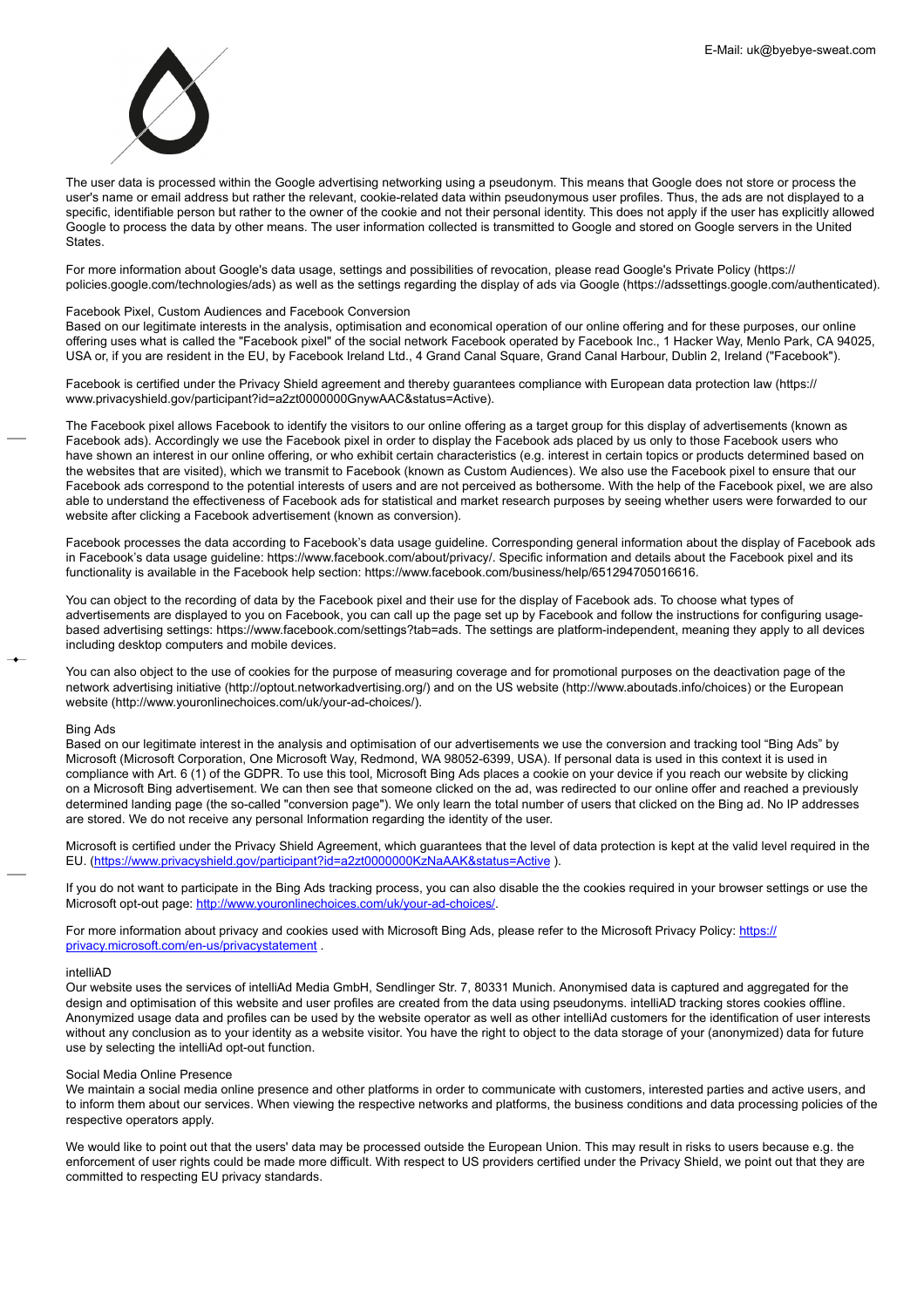

Furthermore, the user's data is usually processed for market research and advertising purposes. Thus, e.g. user profiles are created from user behaviour and the resulting interests of the users. The usage profiles may, in turn, be used to e.g. place advertisements inside and outside the platforms that are presumably in line with users' interests. For these purposes, cookies are usually stored on the users' computers, in which the user behaviour and the interests of the users are stored. Furthermore, in the usage profiles, data can also be stored independently of the devices used by the users (in particular if the users are members of the respective platforms and logged in to them).

The processing of personal data linked to the user is based on our legitimate interests in effective information of users and the communication with users in accordance with. Art. 6 para. 1 lit. f. GDPR. If the users are asked by the respective providers for consent to data processing (that is, they declare their agreement, for example, by ticking a checkbox or confirmation a button), the legal basis of the processing is in accordance to Art. 6 para. a., Art. 7 GDPR.

For a detailed description of the respective processing and the possibilities of contradiction (opt-out), we refer to the following linked information of the provider.

Also, in the case of requests for information and the assertion of user rights, we point out that these can be claimed most effectively from the providers. Only the providers have access to the data of the users and can take appropriate measures directly and provide information. If you still need help, then you can contact us.

- Facebook (Facebook Ireland Ltd., 4 Grand Canal Square, Grand Canal Harbour, Dublin 2, Irland) data privacy statement: https:// www.facebook.com/about/privacy/, Opt-Out: https://www.facebook.com/settings?tab=ads and http://www.youronlinechoices.com, Privacy Shield: https://www.privacyshield.gov/participant?id=a2zt0000000GnywAAC&status=Active.
- Google/ YouTube (Google LLC, 1600 Amphitheatre Parkway, Mountain View, CA 94043, USA) data privacy statement: https:// policies.google.com/privacy, Opt-Out: https://adssettings.google.com/authenticated, Privacy Shield: https://www.privacyshield.gov/participant? id=a2zt000000001L5AAI&status=Active.
- Instagram (Instagram Inc., 1601 Willow Road, Menlo Park, CA, 94025, USA) data privcy statement/opt-out: http://instagram.com/about/legal/ privacy/.

## Security Measures

Taking into account the state of the art, the costs of implementation and the nature, scope, context and purposes of processing as well as the risk of varying likelihood and severity for the rights and freedoms of natural persons, the controller and the processor shall implement appropriate technical and organisational measures to ensure a level of security appropriate to the risk, including inter alia as appropriate:

the pseudonymisation and encryption of personal data;

the ability to ensure the ongoing confidentiality, integrity, availability and resilience of processing systems and services;

the ability to restore the availability and access to personal data in a timely manner in the event of a physical or technical incident;

a process for regularly testing, assessing and evaluating the effectiveness of technical and organisational measures for ensuring the security of the processing.

## Product & Order Reviews

In order to maintain our quality of service and that of the products on offer, we request the customer's opinion and feedback after the business transaction has been completed.

For this purpose, we process the order and order data with the review site "Verified Reviews" by Net Reviews SAS.

Should you encounter any problems, please do not hesitate to contact us in advance. We do our best to resolve any concerns in a timely fashion. Please review our service and products once we have had the opportunity to solve the issue beforehand.

Net Reviews SAS, a French simplified joint-stock company (SAS) registered in the Marseille Trade and Companies Register (RCS) under number 750 882 375, is the provider of an IT solution for gathering reviews pertaining to the quality of the E-commerce Service provided by web merchants.

Verified Reviews and the customer agree to comply with the law governing the collection, processing and distribution of personal data in relation to the processing of such data.

In particular, Verified Reviews guarantees that customers, users and site visitors have a right of access to personal information stored, as well as the right to modify, correct, block, delete or oppose the processing of such data.

The following data is transferred to Net Reviews SAS and processed to collect ratings:

- Surname
- First name
- E-mail address
- Date and order number
- Name and internal as well as international references (GTIN / ISDNF) of the ordered product

The following data will be made available through the publication of ratings:

- First name
- First letter of the surname
- Date and time of review submission
- Date of purchase experience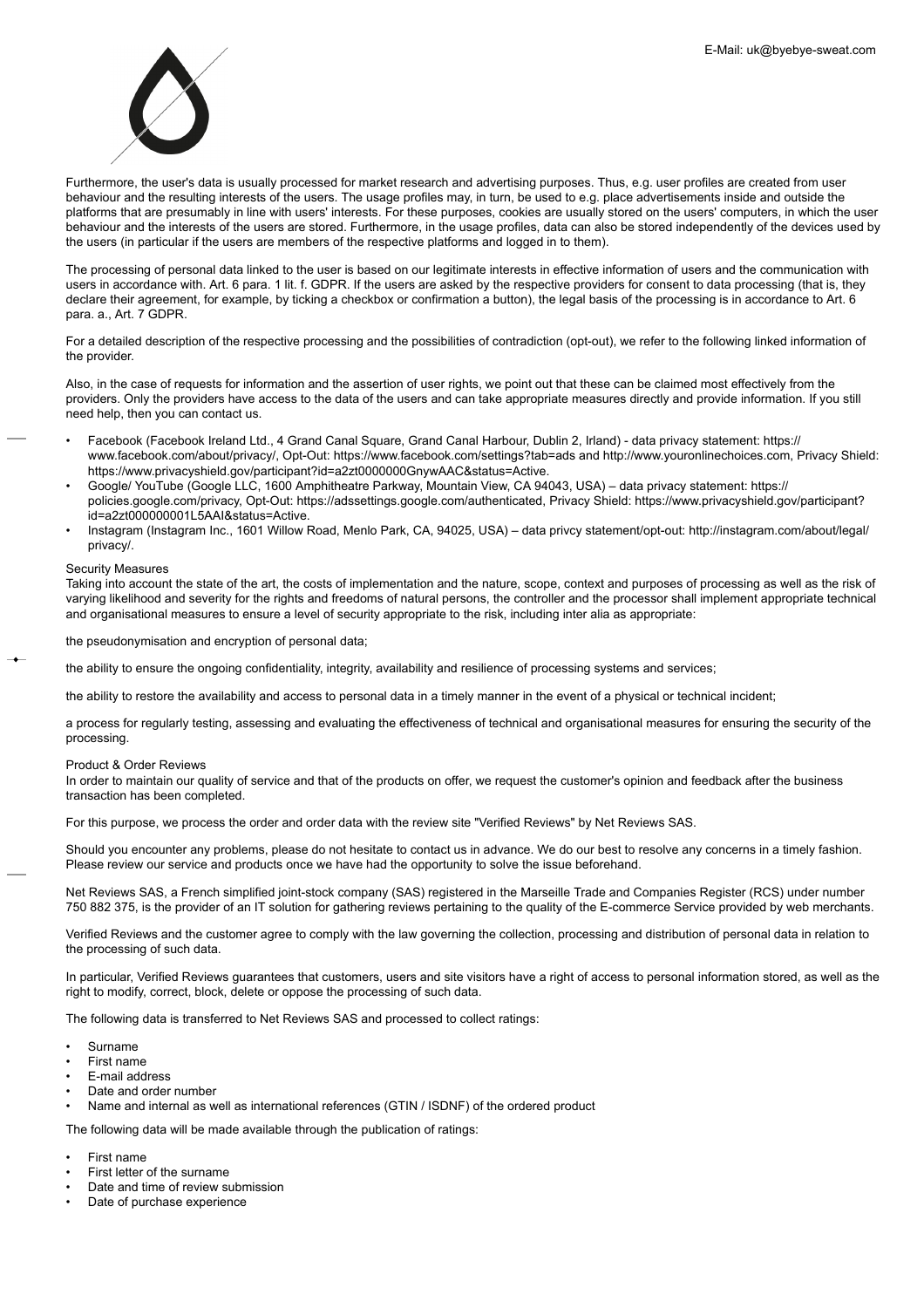

- Product purchased
- Place of purchase or of service delivery

More information about the company can be found here: <https://www.verified-reviews.co.uk/>

### Participation in Affiliate Partner Programs

Within our online services, we use, on the basis of our legitimate interests (i.e. interest in the analysis, optimising, and economic operation of our online services) pursuant to Article 6 (1) (f) GDPR, tracking measures customary in the trade, insofar as these are required for the operation of the affiliate system. In the following paragraphs, we inform users of the technical background.

The services offered by our contractual partners may be advertised and linked as well on other websites (so-called affiliate links or after buy systems, if for example links or services of third parties are offered after the conclusion of a contract). The operators of the website concerned receive a commission if the user follows the affiliate links and subsequently make use of the offers.

In summary, it is required for our online service that we be able to trace whether users interested in affiliate links and/or the goods available at our business, subsequently make use of the offers at the initiative of the affiliate link or our online platform. For this purpose, the affiliate links and our offers are supplemented with certain values which may be placed as a part of the link or otherwise, e.g. in a cookie. The values include in particular the referrer website, time, an online ID of the operator of the website on which the affiliate link was situated, an online ID of the offer concerned, an online ID of the user, and values specific to tracking such as advertising material ID, partner ID, and categorization.

The online IDs of users used by us are pseudonym values. This means that the online ID itself does not contain personal data such as name or email address. They only assist us in determining whether the same user who clicked on an affiliate link, or who, through our website, took an interest in one of our products, made use of the offer, i.e. concluded a contract with the provider. However, the online ID is personal insofar as the online ID together with other user data are available to the partner business and also to us. Only in this way is the partner business able to inform us whether such user accepted the offer and whether we may pay out the bonus.

We collaborate with Awin (for more information klick [here\)](#page-0-0) and Belboon. These are so-called tracking cookies that provide our partners with order provisioning data. The data does not contain personal data or information about the order or ordered products.

#### Server Log Files

We automatically collect and store information in so-called server log files, which your browser automatically sends to us when enquiring about our website. The information comprises:

- the type and version of the browser used
- the operating system used
- referrer URL
- the hostname of the computer being accessed
- time of the server request

This mainly serves as quality assurance of our services. The data cannot be assigned to specific persons. The data is not merged with other data sources. We reserve the right to check this data retrospectively if specific indications for illegal use come to our attention.

## Data Erasure

The data processed by us is deleted or the processing thereof limited in accordance with Articles 17 and 18 of the GDPR. Unless explicitly stated in this Privacy Policy, the data stored by us is deleted as soon as it is no longer required for its purpose and the deletion does not conflict with any statutory storage requirements. Unless the data is deleted because it is required for other and legitimate purposes, its processing will be restricted. This means that the data is blocked and not processed for other purposes. This applies, for example, to data that must be kept for commercial or tax reasons.

According to the legal requirements in Germany, the storage takes place for 10 years according to §§ 147 paragraph 1 AO, 257 paragraph 1 No. 1 and 4, paragraph. 4 HGB (books, records, management reports, accounting documents, trading books, for taxation relevant Documents, etc.) and 6 years in accordance with § 257 (1) no. 2 and 3, para. 4 (commercial letters).

According to legal regulations in Austria, the storage takes place in for 7 years in accordance with § 132 exp. 1 BAO (accounting documents, documents / invoices, accounts, documents, business documents, statement of income and expenses, etc.), for 22 years in connection with land and for 10 years in the case of documents related to electronically supplied services, telecommunications, broadcasting and television services provided to non-EU companies in EU Member States for which the Mini-One-Stop-Shop (MOSS) is used.

In the event of deletion, our system will be rendered unrecognizable and unrecoverable using an irreversible pseudonymization procedure.

Consent to data processing upon a job application at niceshops GmbH 1. Consent

By applying for or registering with niceshops GmbH, you consent to the processing of your personal data in connection with a job application. Your data is stored and processed on BambooHR partner software system.

2. Data protection and data confidentiality

Data protection is important to us. niceshops GmbH has taken the necessary organisational and technical measures to ensure the confidentiality of your application.

3. Use of your personal data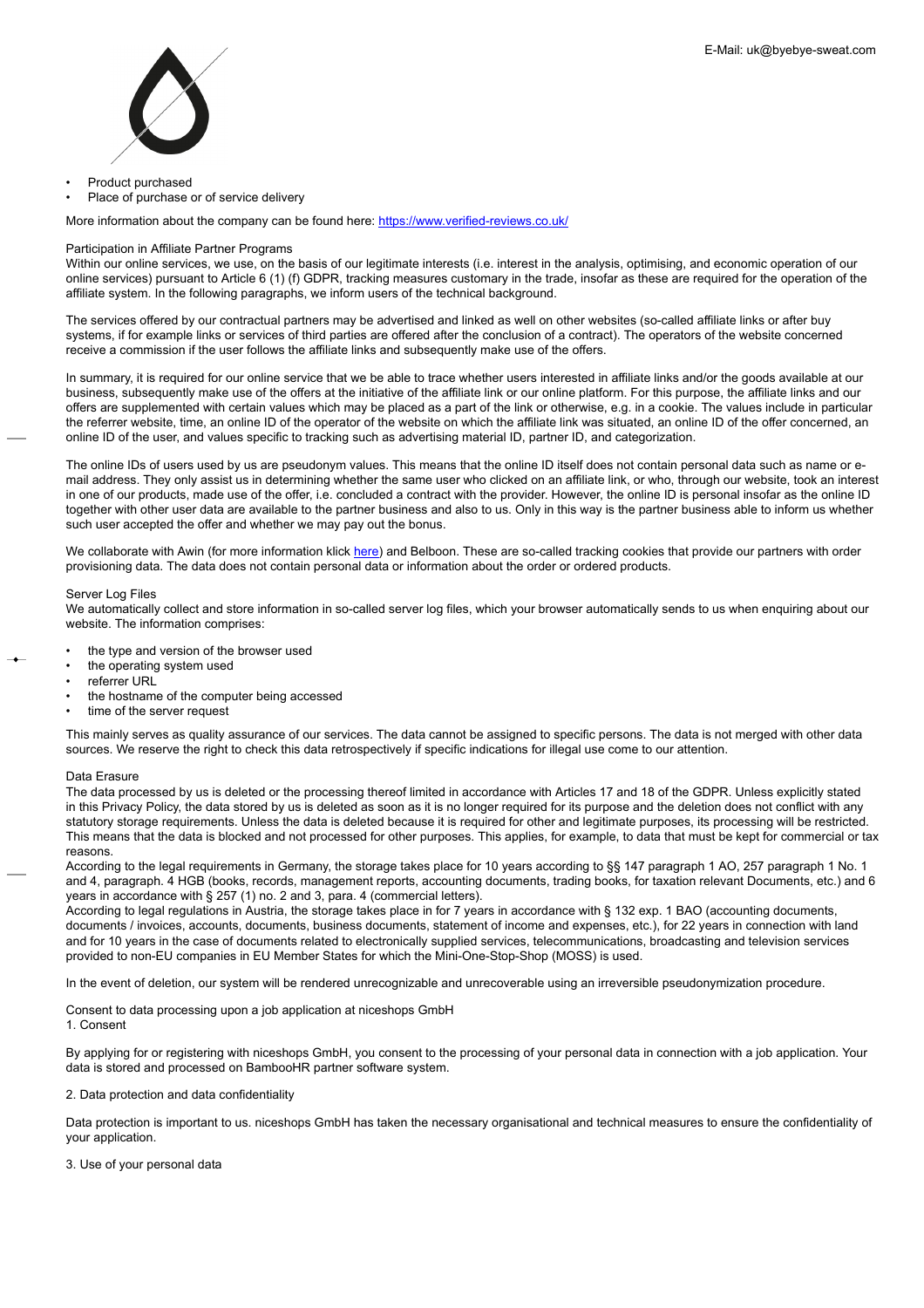

During the application process, the contact details such as postal address, e-mail address and telephone numbers are stored in the applicant's database, along with their title, surname and first name. In addition, application documents such as the cover letter, curriculum vitae, vocational training certificates, theoretical and work certificates are captured and saved.

The data will be stored, evaluated, processed or transferred internally only as part of your application process. The data is accessible to employees of the niceshops GmbH Human Resources Department and to those responsible for the selection of new niceshops GmbH staff only. Your data will not be transmitted to companies or persons outside niceshops GmbH, nor used for other purposes.

# 4. Right of Access to Personal Data

Upon request, we would be happy to provide you with information about the personal data saved. Please contact our Human Resources Department (jobs@niceshops.com) for more information.

# 5. Storage and Deletion of Data

Your data will be kept for the duration of the application process, during the corresponding legal retention period. If you are employed by niceshops GmbH, your personal data or excerpt thereof will be added to your personal file.

If you have applied but we unable to offer you an appropriate position, we reserve the right to reserve your application. You will be notified if this is the case. If you do not agree or are no longer interested, you have the option of having your data deleted by the Human Resources Department at any time.

#### Contact Details

For questions concerning the collection, processing or use of your personal data, for information, rectification, blocking or deletion of data as well as the revocation of consent, please contact: privacy@niceshops.com

## Banner Ads

When the user visits, we used data collected to display banner ads. This refers to web banners that are served by ad networks.

The banner ads display products that the user has previously seen on our website or products that are similar to those seen (retargeting). We only use anonymous data in this case. The user's name or email address is not stored by cookies.

#### Our Partner:

Criteo CIL, 32 Rue Blanche, 75009 Paris, France.

Criteo generates an individual code ("hash") with the email address used to create a customer account on our website in order to identify users across all devices. Information about their data protection policy can be found here: http://www.criteo.com/privacy/corporate-privacy-policy/ Information on our to deactivate this service can also be found here.

## Use of YouTube Plugins

Our website embeds videos from the YouTube portal a company of Google Inc. (1600 Amphitheater Parkway, Mountain View, CA 94043, USA). When viewing a YouTube video that is embedded in our website, a connection is established between the YouTube and Google servers. The connection is used to communicate to these servers which of our website pages you have visited. If you are logged into your YouTube account, YouTube assigns this information to your personal user account. The purpose and scope of the data collection and the further processing and use of the data by Google or YouTube, as well as your rights and settings for the protection of your privacy, can be viewed in Google's privacy policy: www.google.com/intl/en/policies/privacy/ . If you do not wish Google or YouTube to assign the data collected through our website directly to your profile with another Google services, you can prevent Google Plugins by uploading add-ons for your browser, such as the script blocker "NoScript" (http://noscript.net/).

#### Web Tracking Tools

In the context of retargeting and banner advertisements, we use third-party services. This is usually done using cookies or pixels. Thus, promotional offers will be more useful and interesting for you.

# Adyen Credit Payments

The processing of credit card payments is carried out by our partner Adyen BV, Simon Carmiggelstraat 6 - 50, 1011 DJ Amsterdam. In order to prevent and detect fraud, we provide Adyen with your IP address, billing and delivery address, as well as your delivery details. The data is stored by Adyen BV to protect your credit card against fraud. All data is encrypted. For more information, visit https://www.adyen.com/policies-and-disclaimer/ privacy-policy.

## Use of Facebook Social Plugins

This website uses Facebook (operated by Facebook Inc., 1601 S. California Ave, Palo Alto, CA 94304, USA ) social plugins. The plugins are marked with a Facebook logo, the "Facebook Social Plugin" add on or "Facebook Social Plugin". An overview of the Facebook plugins and how they appear can be found here: https://developers.facebook.com/docs/plugins

When you visit one of our pages that displays such a plugin, your browser connects directly to the Facebook servers. The content of the plugin is transmitted directly from Facebook to your browser and integrated into the website.

By integrating plugins, Facebook is given the information that your browser has accessed, the corresponding page of our website, even if you do not have a Facebook account or are not logged into your Facebook account. This information (including your IP address) is transmitted directly from your browser to a Facebook server in the United States and stored there.